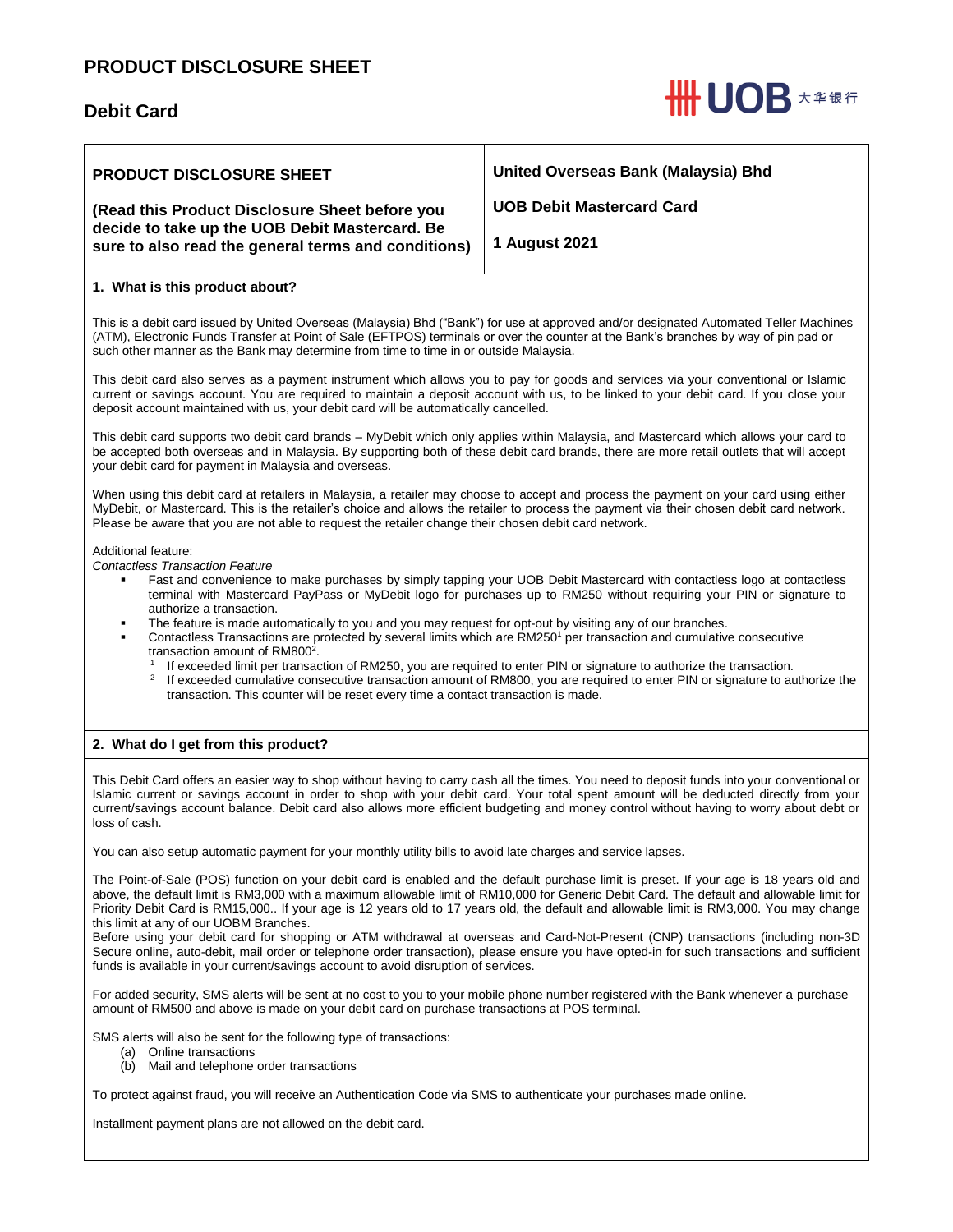#### **3. What are the fees and charges I have to pay?**

| <b>Fees and charges</b>                                                      | Private / Privilege / Wealth<br><b>Banking Customers</b>                                                                                                                                                                                                                                                                                                                                                                                                                                                                                                                                                                                                                                                                                                                                                                                                                                                                                                | <b>Other Customers</b> |
|------------------------------------------------------------------------------|---------------------------------------------------------------------------------------------------------------------------------------------------------------------------------------------------------------------------------------------------------------------------------------------------------------------------------------------------------------------------------------------------------------------------------------------------------------------------------------------------------------------------------------------------------------------------------------------------------------------------------------------------------------------------------------------------------------------------------------------------------------------------------------------------------------------------------------------------------------------------------------------------------------------------------------------------------|------------------------|
| Fee (Fee for issuance of card/Annual Fee)                                    | RM8.00                                                                                                                                                                                                                                                                                                                                                                                                                                                                                                                                                                                                                                                                                                                                                                                                                                                                                                                                                  |                        |
| Lost/stolen/Damage card replacement fee                                      | RM8.00                                                                                                                                                                                                                                                                                                                                                                                                                                                                                                                                                                                                                                                                                                                                                                                                                                                                                                                                                  |                        |
| Cash Withdrawal at overseas UOB Group ATM                                    | Free                                                                                                                                                                                                                                                                                                                                                                                                                                                                                                                                                                                                                                                                                                                                                                                                                                                                                                                                                    |                        |
| Cash Withdrawal at MEPS ATM<br>(ATM owned by participating MEPS member bank) | Free                                                                                                                                                                                                                                                                                                                                                                                                                                                                                                                                                                                                                                                                                                                                                                                                                                                                                                                                                    | RM1.00 per withdrawal  |
| Cash Withdrawal at HOUSe ATM                                                 | RM1.00 per withdrawal                                                                                                                                                                                                                                                                                                                                                                                                                                                                                                                                                                                                                                                                                                                                                                                                                                                                                                                                   |                        |
| Cash Withdrawal at Mastercard Network ATM                                    | RM12.00 per withdrawal                                                                                                                                                                                                                                                                                                                                                                                                                                                                                                                                                                                                                                                                                                                                                                                                                                                                                                                                  |                        |
| Overseas transaction conversion fee                                          | If you use the Debit Card for Cash Withdrawals or for a transaction<br>in a currency other than Ringgit Malaysia, it will be converted<br>through Mastercard Worldwide at the conversion rate as<br>determined by Mastercard Worldwide as at the date the<br>transaction is posted. In addition, an administration cost of 1% or<br>such other rate as determined by us for the conversion of the<br>transactions made in a currency other than Ringgit Malaysia will<br>be chargeable to you.<br>If you opt for your foreign currency transaction to be converted into<br>Ringgit Malaysia through the Dynamic Currency Conversion<br>(DCC) service, the exchange rate for DCC would be determined<br>by the relevant overseas merchant. Please note that the exchange<br>rate used by the relevant merchant for the conversion may be<br>higher than the exchange rate as determined by Mastercard<br>International when you pay in foreign currency. |                        |
| Interbank UOB ATM mobile prepaid top-up                                      | Free                                                                                                                                                                                                                                                                                                                                                                                                                                                                                                                                                                                                                                                                                                                                                                                                                                                                                                                                                    |                        |
| <b>Balance enquiry</b>                                                       | Free                                                                                                                                                                                                                                                                                                                                                                                                                                                                                                                                                                                                                                                                                                                                                                                                                                                                                                                                                    |                        |
| Sales Draft Retrieval fee<br>Photocopy<br>Original copy                      | RM5.00 per draft<br>RM15.00 per draft                                                                                                                                                                                                                                                                                                                                                                                                                                                                                                                                                                                                                                                                                                                                                                                                                                                                                                                   |                        |

#### **4. What are the key terms and conditions?**

Pre-authorization amount of RM200 will be charged to your banking account when you make payment using Debit Card at automated fuel dispenser. The Bank will only post the exact amount of transaction and release any extra hold amount from your account within 3 working days after the transaction date.

#### **5. What if I fail to fulfill my obligations?**

You are obliged to ensure the safekeeping of your Debit Card and Personal Identification Number (PIN) at all times.

You will be liable for PIN-based unauthorised transactions if you have:

- **acted fraudulently;**
- delayed in notifying us as soon as reasonably practicable after having discovered the loss or unauthorised use of your debit card;
- voluntarily disclosed your PIN to another person; or<br>recorded your PIN on the debit card, or on anything
- recorded your PIN on the debit card, or on anything kept in close proximity with your debit card.

You will be liable for unauthorised transactions which require signature verification or with contactless card, if you have:

- **acted fraudulently:**
- delayed in notifying us as soon as reasonably practicable after having discovered the loss or unauthorised use of your debit card;
- left your debit card or an item containing your debit card, unattended in places visible and accessible to others; or
- voluntarily allowed another person to use your debit card.

#### **6. What are the major risks?**

You must notify us immediately after discovered that your Debit Card is lost or stolen, or PIN number is compromised, or if you suspect that an unauthorized transaction has been conducted on your Debit Card in order for us to block your card.

#### **7. What do I need to do if there are changes to my contact details?**

It is important that you inform us of any changes in your contact details to ensure that all correspondences reach you in a timely manner.

#### **8. Where can I get further information?**